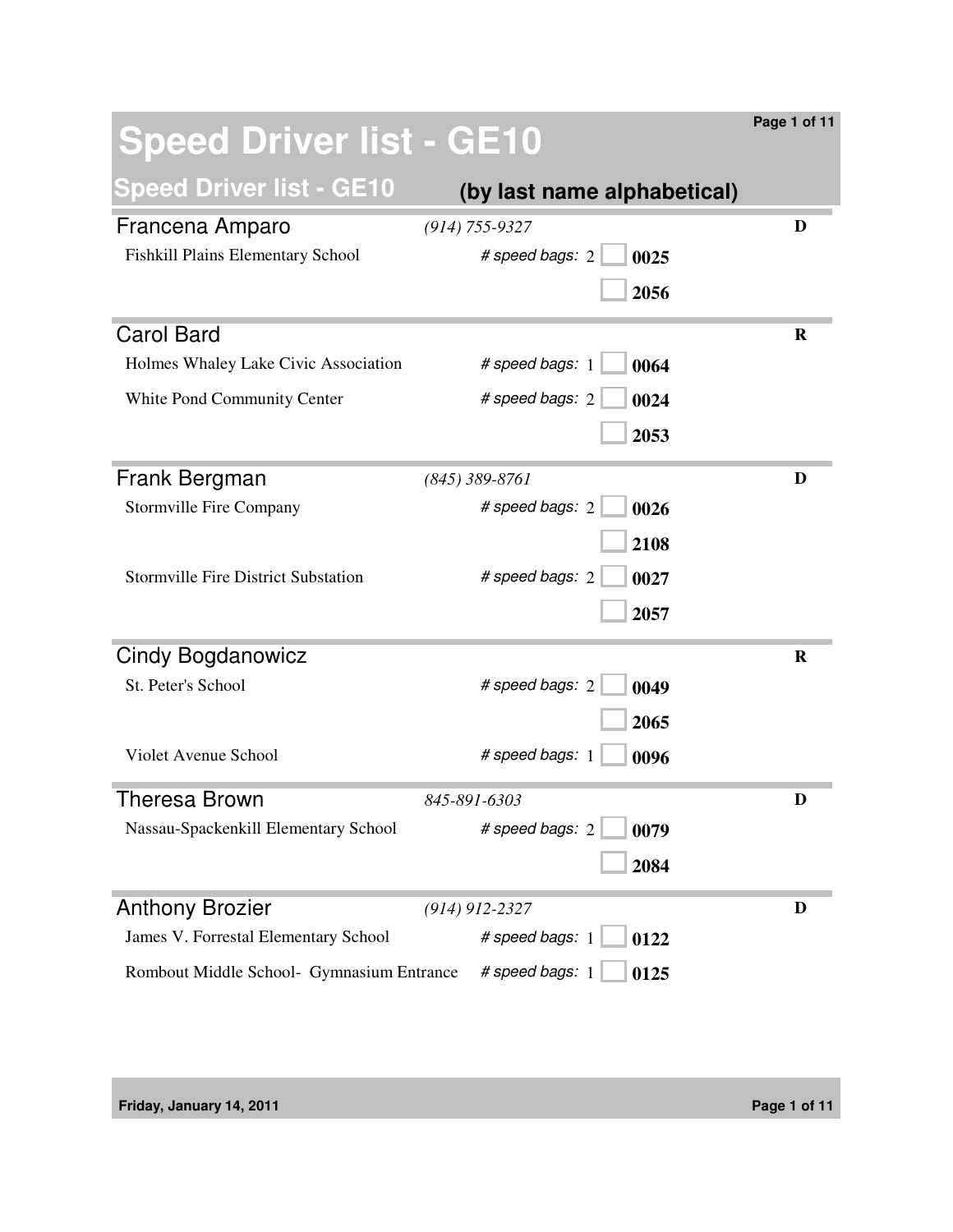| peed Driver list - GE10                     | (by last name alphabetical) |             |
|---------------------------------------------|-----------------------------|-------------|
| <b>Bob Coghlan</b>                          | $(845)$ 518-9074            | D           |
| Hillside Lake Fire Company #3               | # speed bags: 1<br>0021     |             |
| Van Wyck Junior High School                 | # speed bags: 2<br>0029     |             |
|                                             | 2055                        |             |
| <b>April Colley</b>                         | 845-337-1630                | D           |
| Hagan Elementary School                     | # speed bags: 1<br>0078     |             |
| Spackenkill High School                     | # speed bags: 2<br>0088     |             |
|                                             | 2080                        |             |
| <b>Keith Corcoran</b>                       |                             | D           |
| Morse Magnet School                         | # speed bags: 2<br>0135     |             |
|                                             | 2109                        |             |
| <b>Steven Cropp</b>                         |                             | $\mathbf R$ |
| LaGrange Fire District Station #3           | # speed bags: 1<br>0053     |             |
| Titusville Intermediate School              | # speed bags: 1<br>0059     |             |
| <b>Tony Curry</b>                           |                             | $\mathbf R$ |
| <b>Dutchess Junction Fire Company</b>       | # speed bags: 1<br>0034     |             |
| Elant                                       | # speed bags: 2<br>0035     |             |
|                                             | 2061                        |             |
| Laura D'Attore                              |                             | $\bf R$     |
| <b>East Clinton Fire District</b>           | # speed bags: 1<br>0018     |             |
| <b>Pete DeForest</b>                        |                             | $\bf R$     |
| Senior Citizens Center, Tymor Pk Barn Cmplx | # speed bags: 2<br>0107     |             |
|                                             | 2095                        |             |
| Union Vale Fire House, Station #1           | # speed bags: 2<br>0108     |             |
|                                             | 2096                        |             |
|                                             |                             |             |

**Friday, January 14, 2011 Page 2 of 11**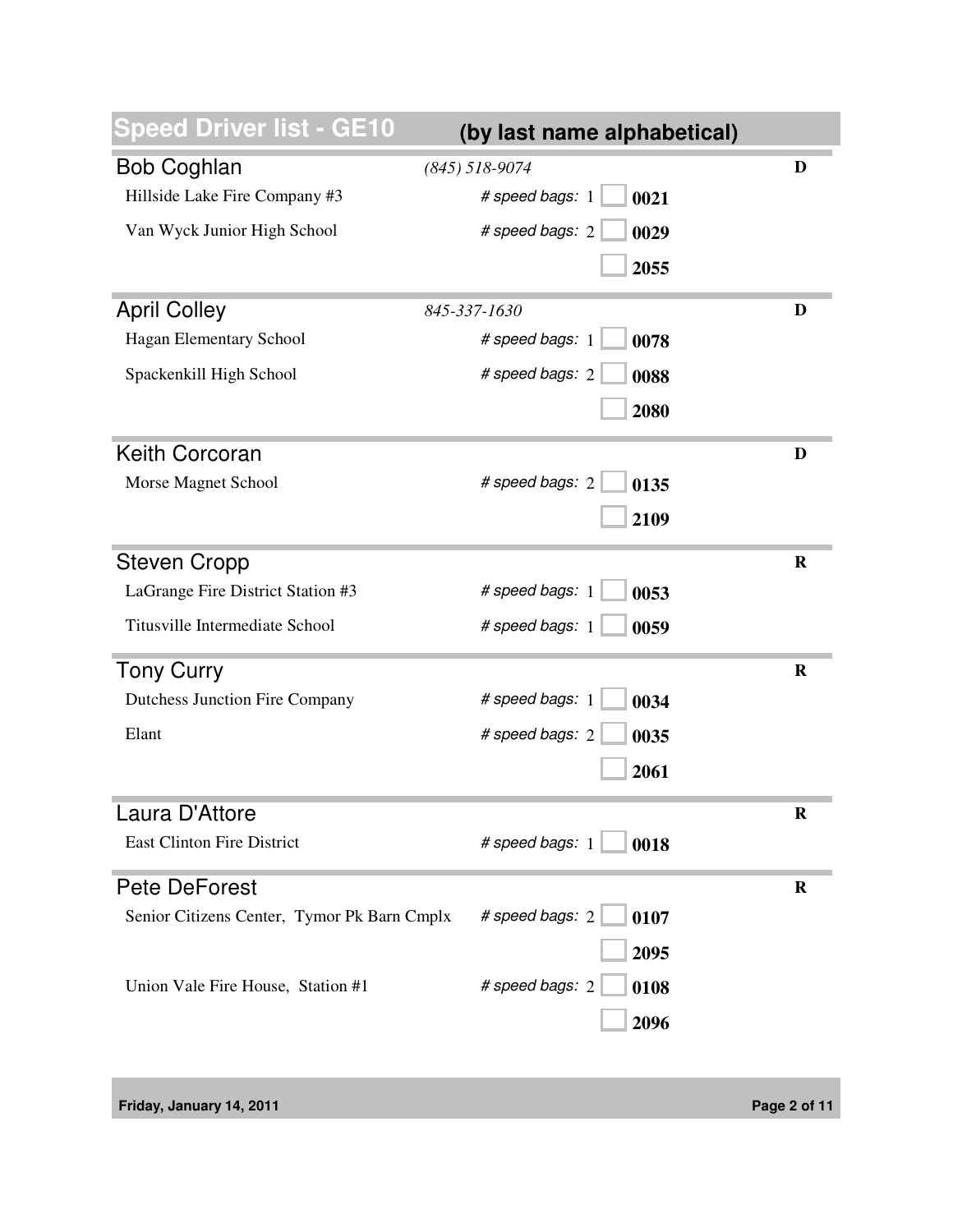| peed Driver list - GE10                  | (by last name alphabetical) |             |
|------------------------------------------|-----------------------------|-------------|
| <b>Mark Doctoroff</b>                    | 845-591-9622                | D           |
| Pleasant Valley Fire House               | # speed bags: 1<br>0068     |             |
| Pleasant Valley Town Hall                | # speed bags: 2<br>0070     |             |
|                                          | 2078                        |             |
| Salt Point Fire House                    | # speed bags: 1<br>0069     |             |
| Dan Ducey                                |                             | D           |
| <b>Interfaith Towers</b>                 | # speed bags: 2<br>0129     |             |
|                                          | 2068                        |             |
| Mr. Durland                              |                             | R           |
| Hindu Samaj Temple of Dutchess County    | # speed bags: 2<br>0112     |             |
| <b>Community Room</b>                    | 2094                        |             |
| New Hackensack Reformed Church,          | # speed bags: 2<br>0119     |             |
| Fellowship Hall                          | 2076                        |             |
| <b>Melissa Erreich</b>                   |                             | $\mathbf R$ |
| <b>Brinckerhoff Elementary School</b>    | # speed bags: 1<br>0033     |             |
| <b>Rombout Fire District Substation</b>  | # speed bags: 1<br>0039     |             |
| <b>Kelly Fowler</b>                      |                             | $\bf R$     |
| Children's Home of Poughkeepsie - Admin. | # speed bags: 2<br>0075     |             |
| <b>Building</b>                          | 2083                        |             |
| Hyde Park Fire House                     | # speed bags: 1<br>0044     |             |
| Ingrida Gobins                           | $(845)$ 416-1110            | D           |
| S W Johnson Engine Co. #2                | # speed bags: 1<br>0086     |             |
| St. Mary's School                        | # speed bags: 1<br>0091     |             |

**Friday, January 14, 2011 Page 3 of 11**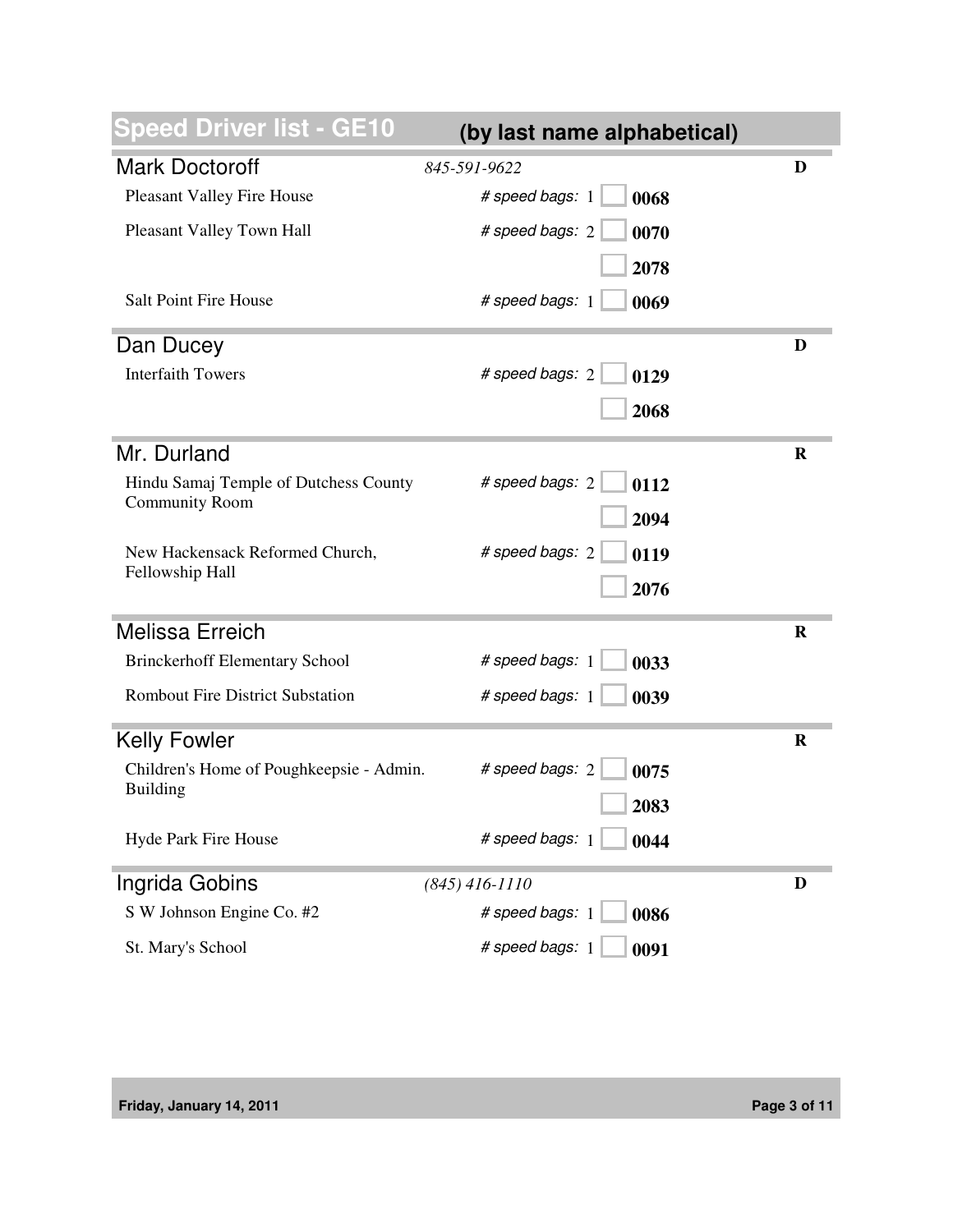| <b>Speed Driver list - GE10</b>       | (by last name alphabetical) |         |
|---------------------------------------|-----------------------------|---------|
| John Hanrahan                         | $(845)$ 248-5054            | D       |
| Wiccopee Fire Company                 | # speed bags: 2<br>0031     |         |
|                                       | 2058                        |         |
| Wiccopee Fire Company Substation      | # speed bags: 1<br>0032     |         |
| Kyle Henne                            | $(845) 505 - 9025$          | D       |
| Red Hook Fire House                   | # speed bags: 2<br>0097     |         |
|                                       | 2089                        |         |
| Red Hook Town Hall                    | # speed bags: 2<br>0102     |         |
|                                       | 2091                        |         |
| <b>Brette Higgins</b>                 | $(914)$ 489-7935            | D       |
| New Hamburg Fire District, Station #1 | # speed bags: 1<br>0080     |         |
| Sheafe Road Elementary School         | # speed bags: 1<br>0087     |         |
| <b>Christopher Horn</b>               |                             | $\bf R$ |
| North East Town Hall                  | # speed bags: 2<br>0063     |         |
|                                       | 2074                        |         |
| North East-Millerton Library          | # speed bags: 2<br>0062     |         |
|                                       | 2073                        |         |
| D Inspector                           |                             | D       |
| Columbus School                       | # speed bags: $1 \mid 0127$ |         |
| Manor at Woodside                     | # speed bags: 1<br>0131     |         |
| St. Simeon Apts. - Community Room     | # speed bags: 2<br>0138     |         |
|                                       | 2107                        |         |
| Warring School Gymnasium              | # speed bags: 1<br>0139     |         |

**Friday, January 14, 2011 Page 4 of 11**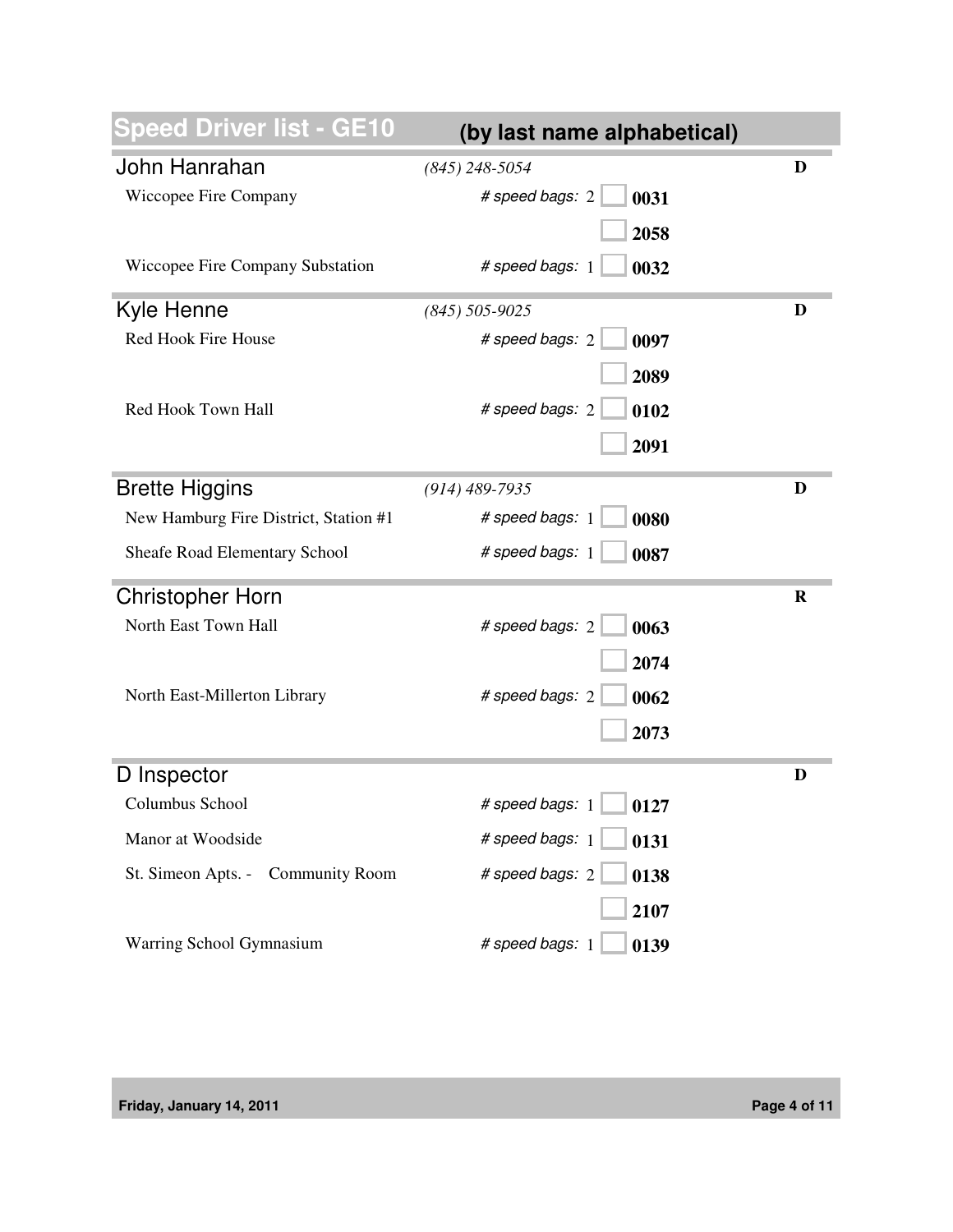| peed Driver list - GE10                                           | (by last name alphabetical)       |              |
|-------------------------------------------------------------------|-----------------------------------|--------------|
| Gwen Johnson                                                      | 845-633-2235                      | D            |
| Maplewood Apts. - Community Room                                  | # speed bags: 1<br>0132           |              |
| <b>Salvation Army</b>                                             | # speed bags: 1<br>0136           |              |
| <b>Randall Johnson</b>                                            | $(845)$ 633-2290                  | D            |
| Bethel Church of God in Christ - Back of Building # speed bags: 2 | 0126                              |              |
|                                                                   | 2111                              |              |
| Middle School Lobby                                               | # speed bags: 1<br>0133           |              |
| Phil Jordan                                                       |                                   | R            |
| Our Savior Lutheran Church                                        | # speed bags: 2<br>0038           |              |
|                                                                   | 2062                              |              |
| Trinity Episcopal Church - Parish House                           | # speed bags: 1<br>0042           |              |
| Van Wyck Hall                                                     | # speed bags: 2                   |              |
|                                                                   | 0043                              |              |
|                                                                   | 2060                              |              |
| Dave Kane                                                         | $(845)$ 399-8311                  | D            |
| St John's Episcopal Church                                        | # speed bags: 2<br>0099           |              |
|                                                                   | 2090                              |              |
| Tivoli Village Hall, Watts DePeyster Hall                         | # speed bags: 2<br>0101           |              |
|                                                                   |                                   |              |
|                                                                   | 2086                              |              |
| Jansen Kantor                                                     |                                   | K            |
| Freedom Plains Presbyterian Church                                | Fellowship# speed bags: 2<br>0054 |              |
| Hall                                                              | 2069                              |              |
| LaGrange Town Hall                                                | # speed bags: 2<br>0060           |              |
|                                                                   | 2106                              |              |
|                                                                   |                                   |              |
| <b>Ronald King</b>                                                | $(845)$ 902-3192                  | D            |
| Arlington Middle School                                           | # speed bags: 1<br>0073           |              |
| Town of Poughkeepsie Community Room                               | # speed bags: 1<br>0094           |              |
| Friday, January 14, 2011                                          |                                   | Page 5 of 11 |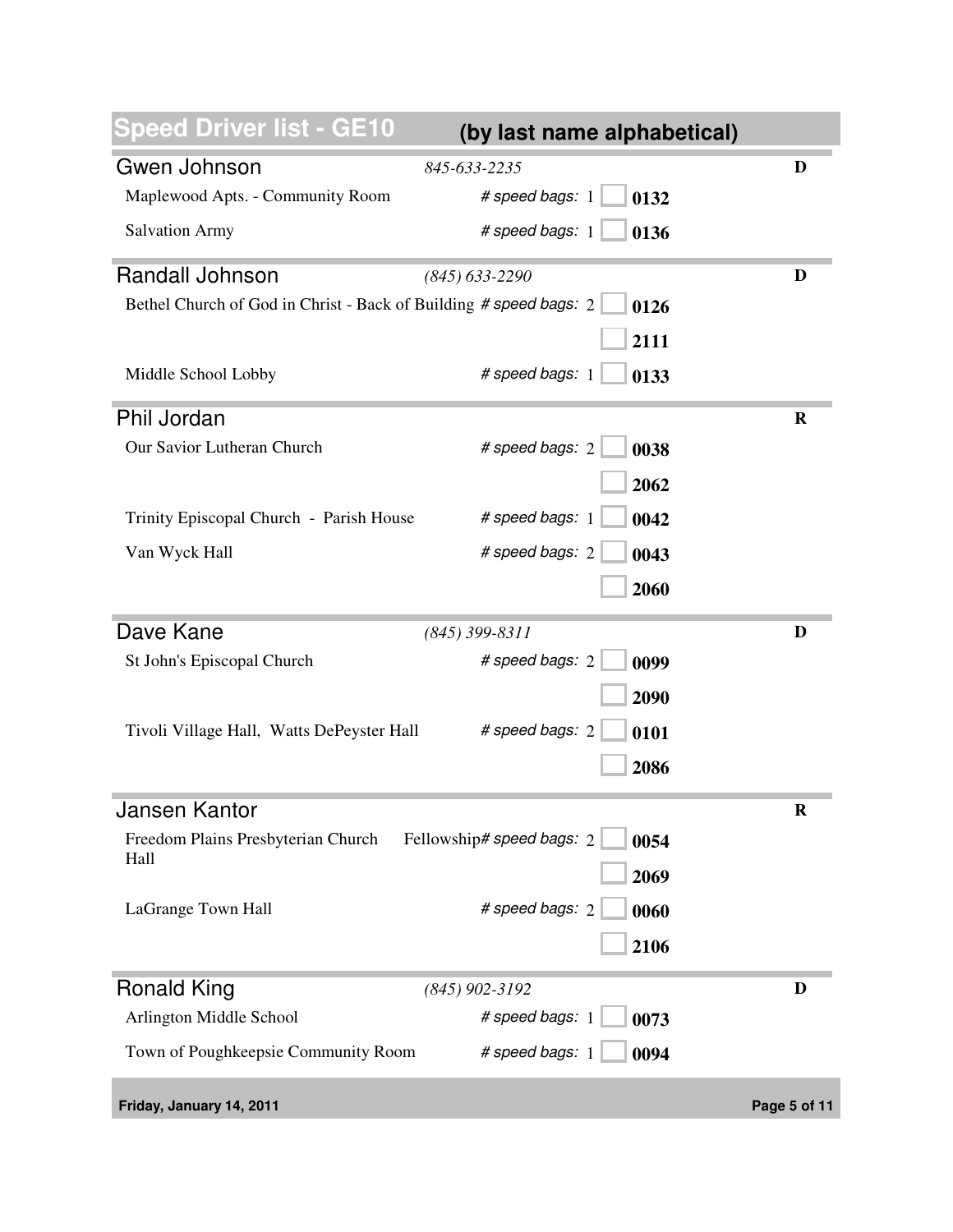| peed Driver list - GE10                                     | (by last name alphabetical)           |             |
|-------------------------------------------------------------|---------------------------------------|-------------|
| Patricia Knapp                                              |                                       | R           |
| Pine Plains Town Hall                                       | # speed bags: 2<br>0067               |             |
|                                                             | 2077                                  |             |
| <b>Cheryl Knowles</b>                                       |                                       | $\mathbf R$ |
| Lathrop Center at Lakeside Park                             | # speed bags: 2<br>0065               |             |
|                                                             | 2075                                  |             |
|                                                             |                                       |             |
| Pawling Village Municipal Bldg - Village Hall               | # speed bags: 2<br>0066               |             |
|                                                             | 2105                                  |             |
| Daniel Kottman                                              |                                       | $\mathbf R$ |
| <b>Blessed Kateri Church</b>                                | # speed bags: 1<br>0055               |             |
| LaGrange Fire District Station #1 - Billings                | # speed bags: 2<br>0056               |             |
|                                                             | 2070                                  |             |
|                                                             |                                       |             |
| Randy Lashua                                                | $(845)$ 337-9560                      | D           |
| Lewis Tompkins Hose Co. - Route 9D Entrance # speed bags: 2 | 0123                                  |             |
|                                                             | 2099                                  |             |
| Memorial Building, -Teller Ave Entrance                     | # speed bags: 2<br>0124               |             |
|                                                             | 2098                                  |             |
|                                                             |                                       |             |
| <b>John Lentz</b>                                           | $(845)$ 464-3513                      | D           |
| East End Engine Co. #2<br>Fire Di                           | (New Hamburg # speed bags: 1)<br>0076 |             |
| Oak Grove Elementary                                        | # speed bags: 1<br>0081               |             |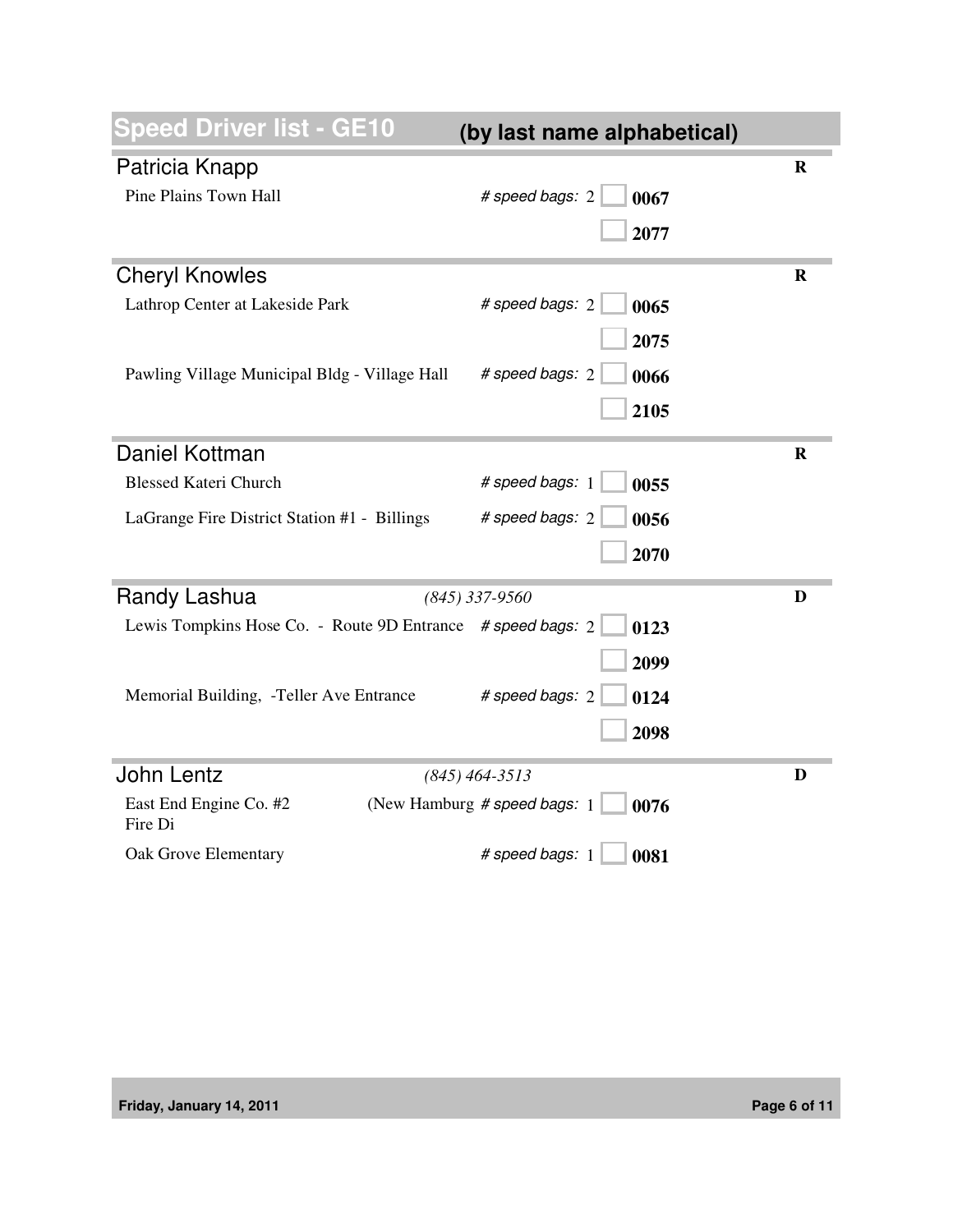| <b>Speed Driver list - GE10</b>              | (by last name alphabetical)              |             |
|----------------------------------------------|------------------------------------------|-------------|
| <b>Meghan Levine</b>                         | $(845)$ 702-1078                         | D           |
| Arthur S. May Elementary School              | # speed bags: 2<br>0074                  |             |
|                                              | 2104                                     |             |
| Poughkeepsie Town Hall                       | # speed bags: 2<br>0093                  |             |
|                                              | 2081                                     |             |
| Rochdale Fire House                          | Arlington Station# speed bags: 2<br>0085 |             |
| #4                                           | 2082                                     |             |
|                                              |                                          |             |
| <b>Patricia McDermott</b>                    |                                          | R           |
| Clinton Town Hall - Upstairs                 | # speed bags: 1<br>0016                  |             |
| West Clinton Fire Co., Station #1            | # speed bags: 1<br>0019                  |             |
| <b>Colleen McGarry</b>                       |                                          | R           |
| North Park Elementary School                 | # speed bags: 2<br>0046                  |             |
|                                              | 2064                                     |             |
| Ralph R. Smith Elementary School - Cafeteria | # speed bags: 2<br>0047                  |             |
|                                              | 2066                                     |             |
| Staatsburg Fire House #2                     | # speed bags: 1<br>0051                  |             |
| <b>Kevin McGarry</b>                         |                                          | $\mathbf R$ |
| Hyde Park Town Hall                          | # speed bags: 1<br>0052                  |             |
| Staatsburg Fire House #1                     | # speed bags: 1<br>0050                  |             |
| <b>Bill McKeever</b>                         | $(845)$ 702-0945                         | D           |
| <b>Traver Road Primary School</b>            | # speed bags: 1<br>0071                  |             |
| West Road Intermediate School                | # speed bags: 1<br>0072                  |             |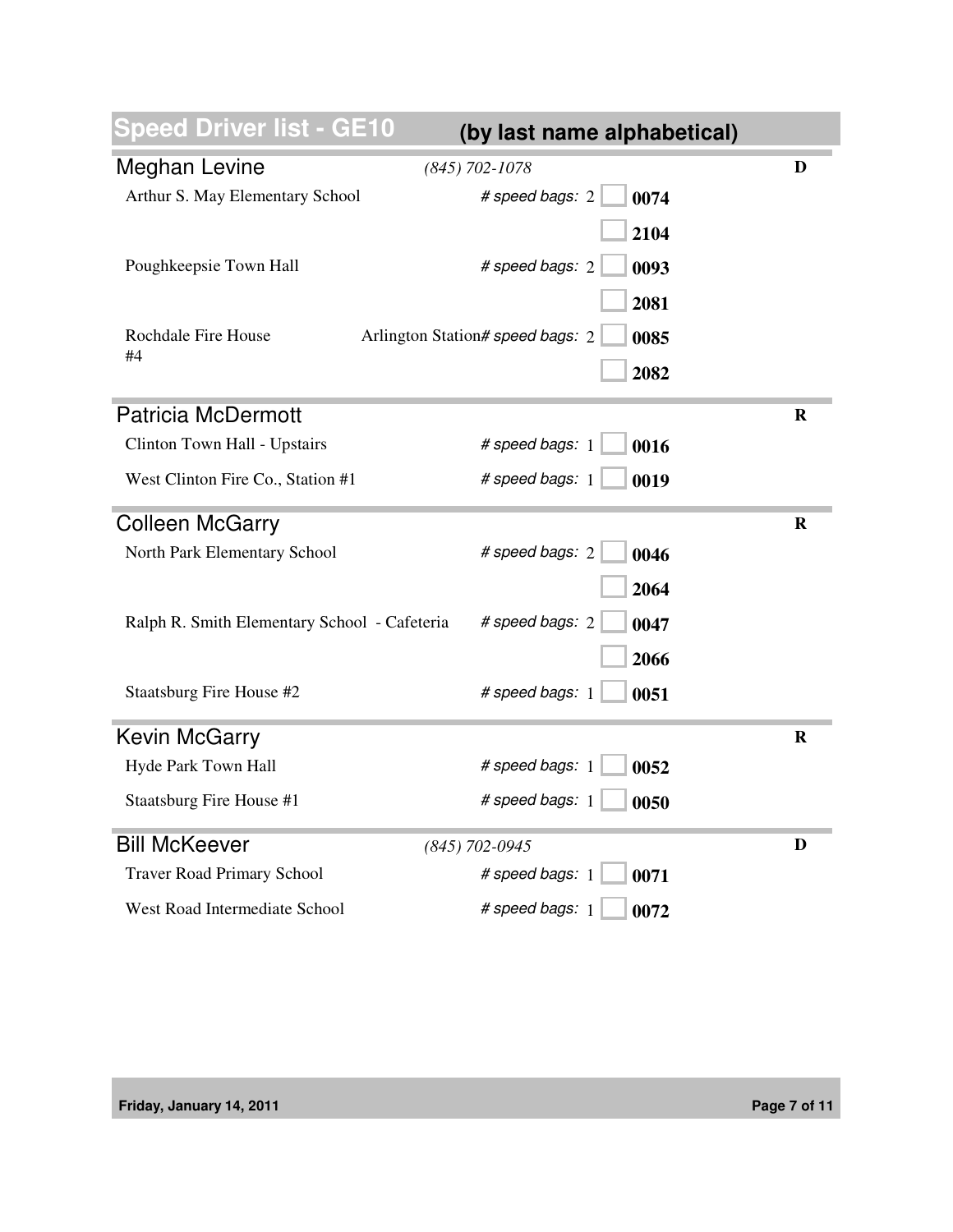| <b>peed Driver list - GE10</b>            | (by last name alphabetical) |             |
|-------------------------------------------|-----------------------------|-------------|
| <b>Andrew Murphy</b>                      |                             | $\mathbf R$ |
| Amenia Town Hall                          | # speed bags: 2<br>0010     |             |
|                                           | 2043                        |             |
| V.F.W. Harlem Valley Post #5444           | # speed bags: 2<br>0012     |             |
|                                           | 2045                        |             |
|                                           |                             |             |
| <b>Paul Nassetta</b>                      |                             | $\mathbf R$ |
| Roosevelt Fire House #1                   | # speed bags: 1<br>0048     |             |
| Roosevelt Fire House #2                   | # speed bags: 2<br>0045     |             |
|                                           | 2067                        |             |
| <b>Ashley Oakes</b>                       |                             | $\mathbf R$ |
| American Legion Hall                      | # speed bags: 1<br>0109     |             |
| W. T. Garner Engine Company               | # speed bags: 1<br>0140     |             |
| <b>Harry Oppenheimer</b>                  |                             | $\mathbf R$ |
| <b>Imperial Gardens Apartments</b>        | # speed bags: 1<br>0115     |             |
| Wappinger Jr. High School                 | # speed bags: 2<br>0120     |             |
|                                           | 2097                        |             |
| Victoria Patricola                        |                             | R           |
| <b>Stanford Town Hall</b>                 | # speed bags: 2<br>0106     |             |
|                                           | 2102                        |             |
|                                           |                             |             |
| <b>Claire Porcelli</b>                    |                             | R           |
| Milan Town Hall<br>- Wilcox Memorial Buil | # speed bags: 2<br>0061     |             |
|                                           | 2072                        |             |
| Joe Rich                                  | 845-498-8083                | D           |
| Governor Clinton Elementary School        | # speed bags: 1<br>0128     |             |
| Mid-Hudson Library Auditorium             | # speed bags: 1<br>0134     |             |
|                                           |                             |             |

**Friday, January 14, 2011 Page 8 of 11**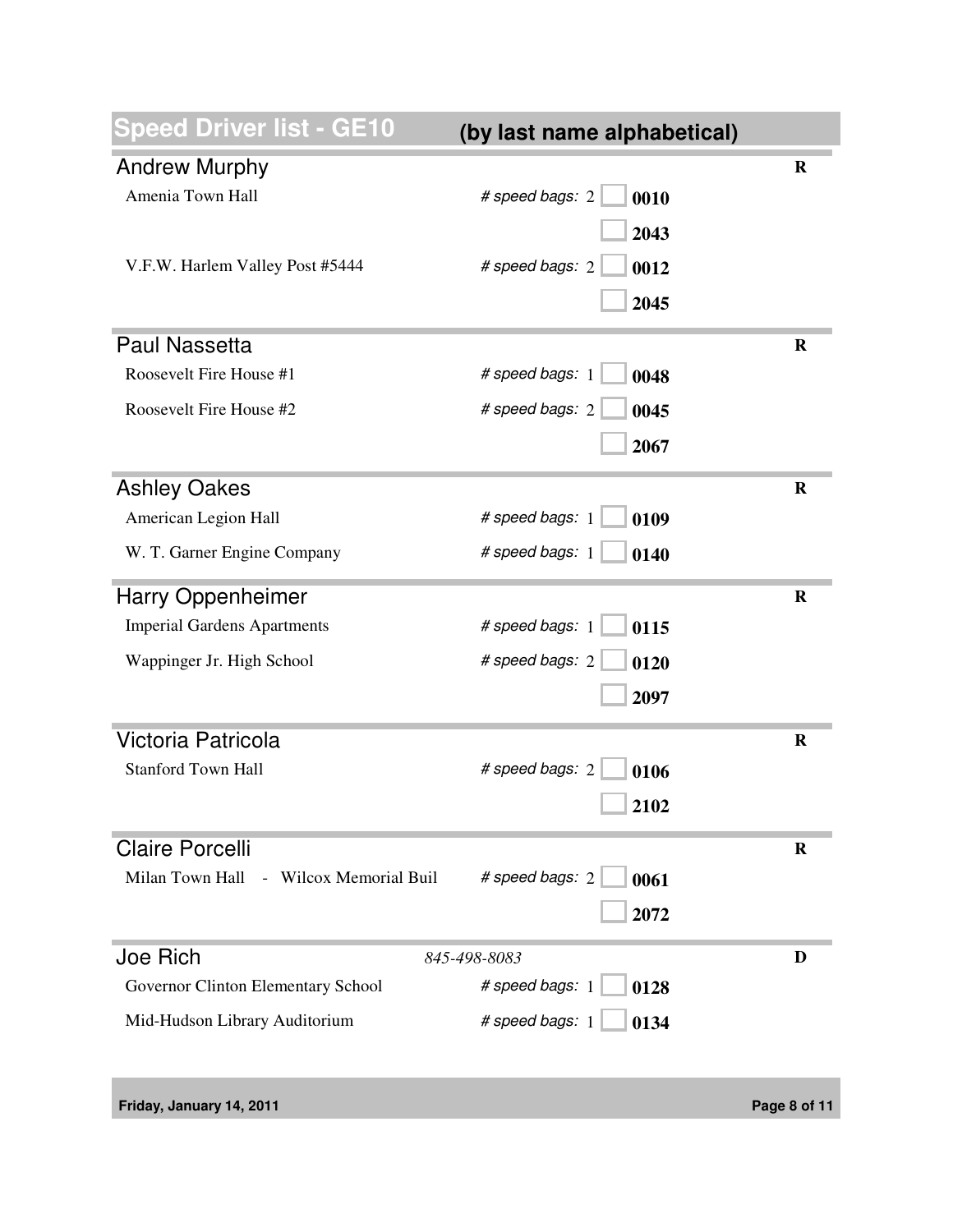| <b>Speed Driver list - GE10</b>   | (by last name alphabetical) |         |
|-----------------------------------|-----------------------------|---------|
| <b>Sharon Rushton</b>             | $(845)$ 332-8501            | D       |
| <b>Rhinebeck Town Hall</b>        | # speed bags: 2<br>0105     |         |
|                                   | 2103                        |         |
| <b>Rhinecliff Fire House</b>      | # speed bags: 1<br>0104     |         |
| United Methodist Church           | # speed bags: 2<br>0103     |         |
|                                   | 2092                        |         |
| <b>Matt Shea</b>                  |                             | $\bf R$ |
| LaGrange Fire District Station #2 | # speed bags: 2<br>0057     |         |
|                                   | 2071                        |         |
| <b>Overlook Primary School</b>    | # speed bags: 1<br>0058     |         |
| <b>Keith Slade</b>                | $(914)204 - 4359$           | D       |
| East Fishkill Comm. Library       | # speed bags: 1<br>0030     |         |
| East Fishkill Community Center    | # speed bags: 2<br>0028     |         |
|                                   | 2059                        |         |
| East Fishkill Town Hall           | # speed bags: 2<br>0022     |         |
|                                   | 2051                        |         |
| <b>Peter Steele</b>               |                             | $\bf R$ |
| <b>Glenham Elementary School</b>  | # speed bags: 1<br>0037     |         |
| <b>Slater Chemical Fire House</b> | # speed bags: 1<br>0040     |         |
| <b>Will Sterbenz</b>              | $(845)242 - 7567$           | D       |
| <b>Beekman Community Center</b>   | # speed bags: 2<br>0014     |         |
|                                   | 2047                        |         |
| Beekman Fire Company              | # speed bags: 2<br>0015     |         |
|                                   | 2048                        |         |
| Beekman Town Hall                 | # speed bags: 2<br>0013     |         |
|                                   | 2046                        |         |
|                                   |                             |         |

**Friday, January 14, 2011 Page 9 of 11**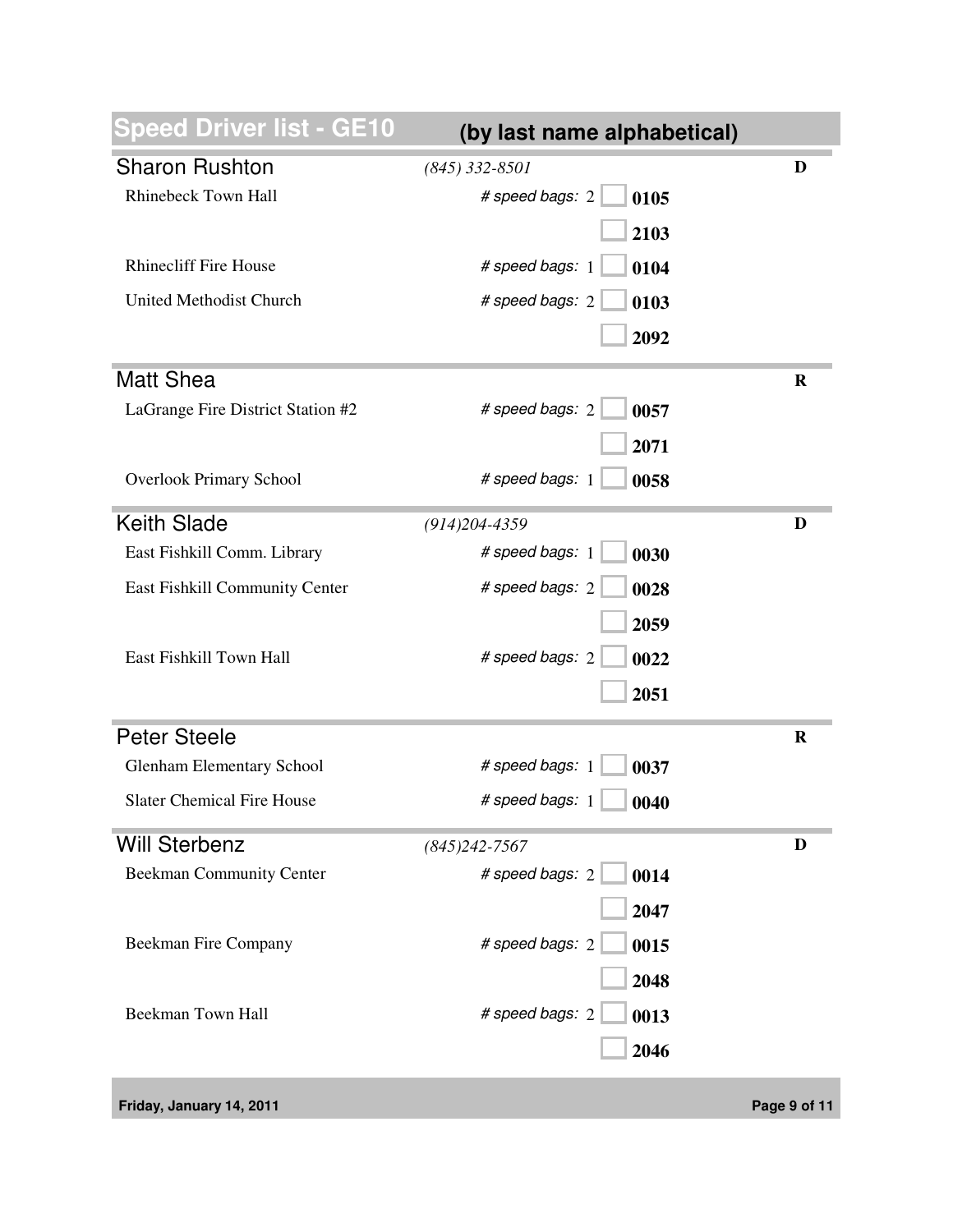| peed Driver list - GE10                             | (by last name alphabetical) |             |
|-----------------------------------------------------|-----------------------------|-------------|
| <b>Jordan Straley</b>                               |                             | $\mathbf R$ |
| Dover Town Hall                                     | # speed bags: 3<br>0020     |             |
|                                                     | 2049                        |             |
|                                                     | 2050                        |             |
| <b>Wassaic Fire Company</b>                         | # speed bags: 2<br>0011     |             |
|                                                     |                             |             |
|                                                     | 2044                        |             |
| <b>Andrew Strawinski</b>                            | 914-474-2268                | D           |
| Red Hook High School                                | # speed bags: 2<br>0098     |             |
|                                                     | 2087                        |             |
| St. John's Reformed Church                          | # speed bags: 2<br>0100     |             |
|                                                     | 2088                        |             |
|                                                     |                             |             |
| Dina Terry                                          | $(917)$ 312-2414            | D           |
| East Fishkill Fire Training Center                  | # speed bags: 2<br>0023     |             |
|                                                     | 2054                        |             |
| <b>CJ Tomaskovic</b>                                | $(917) 574 - 6398$          | D           |
| Red Oaks Mill Fire House Arlington Station #3       | # speed bags: 2<br>0084     |             |
|                                                     | 2079                        |             |
| Vassar Road Elementary School                       | # speed bags: 1<br>0095     |             |
|                                                     |                             |             |
| <b>Ed Tucker</b>                                    | $(845)$ 453-1162            | D           |
| Poughkeepsie United Methodist Church                | # speed bags: 1<br>0083     |             |
| St. Martin de Porres Church<br>(Nativity<br>Center) | # speed bags: 1<br>0090     |             |
| <b>Aimee Tuttle</b>                                 |                             | $\mathbf R$ |
| <b>Immanuel Christian Reformed Church</b>           | # speed bags: 2<br>0114     |             |
|                                                     | 2110                        |             |
| New Hackensack Fire House                           | # speed bags: 1<br>0118     |             |
|                                                     |                             |             |

| Friday, January 14, 2011 |  |  |
|--------------------------|--|--|